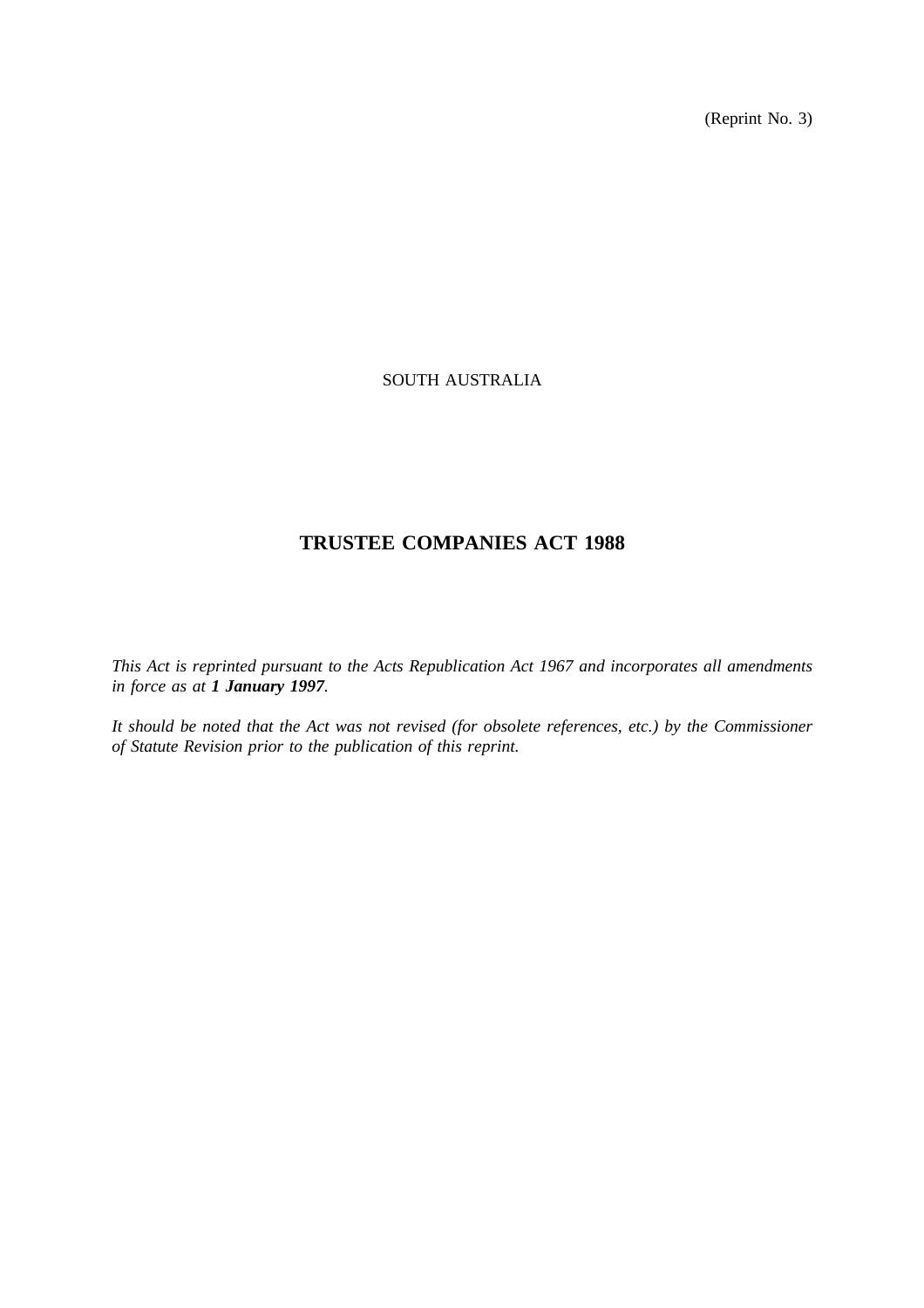# **SUMMARY OF PROVISIONS**

# **PART 1 PRELIMINARY**

- 1. Short title
- 2. Commencement
- 3. Interpretation

#### **PART 2 POWERS OF TRUSTEE COMPANIES**

- 4. Trustee company may act as executor or administrator
- 5. Trustee company may act as trustee, agent, attorney, manager or receiver
- 6. Trustee company may act for children or persons who are unable to manage their affairs
- 7. Officers may represent or make affidavits, etc., for company
- 8. Trustee company may act jointly
- 9. Commission chargeable by trustee company<br>10. Fee for administering perpetual trust
- Fee for administering perpetual trust
- 11. Additional remuneration
- 12. Court may review company's charges
- 13. Investment of trust funds
- 14. Money from several estates may be invested as one fund
- 15. Common funds
- 16. Power of trustee company acting in representative capacity to hold its own shares, etc.

#### **PART 3**

## **DUTIES AND LIABILITIES OF TRUSTEE COMPANIES**

- 17. Returns to be made by trustee company
- 18. Minister may require information, etc.
- 19. Accounts, audits and information for investors in common funds
- 20. Information for prospective investors in common funds
- 21. False or misleading statements as to common fund
- 22. Trustee company may be required to provide account in relation to estate
- 23. Directors and managers responsible to the Court
- 24. Trustee company may be removed from office
- 25. Appointment by Court of administrator of trustee company's affairs

#### **PART 4 MISCELLANEOUS**

- 26. False or misleading statements
- 27. Offences by trustee companies<br>28. Evidentiary provision
- 28. Evidentiary provision<br>29. Act not to affect other
- 29. Act not to affect other Acts or remedies<br>30. Summary offences
- 30. Summary offences<br>31. Regulations
- **Regulations**

#### **SCHEDULE 1**

*Trustee Companies*

#### **SCHEDULE 2**

*Repeal of Certain Acts and Transitional Provision*

#### **APPENDIX 1 LEGISLATIVE HISTORY**

#### **APPENDIX 2 DIVISIONAL PENALTIES AND EXPIATION FEES**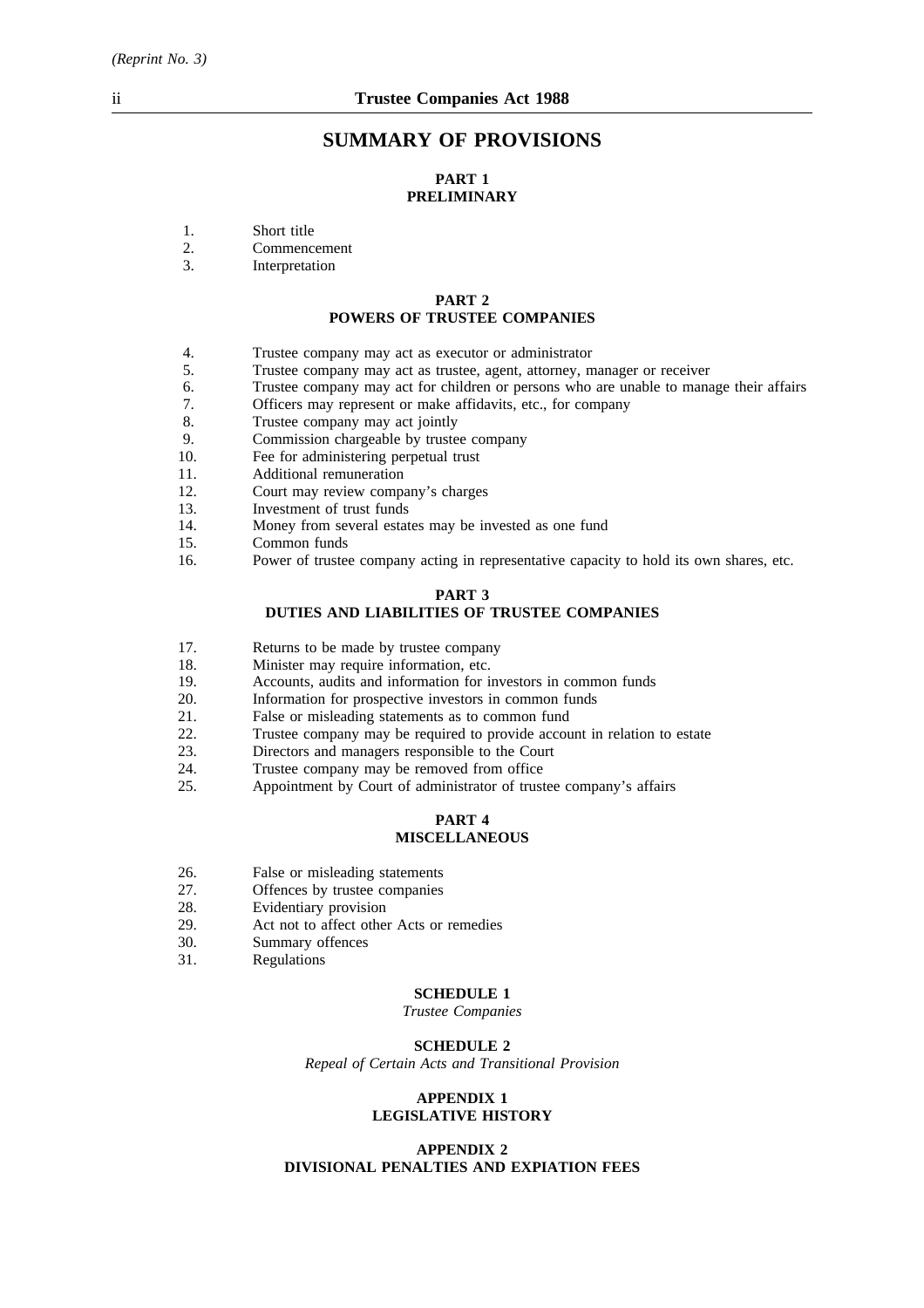# **TRUSTEE COMPANIES ACT 1988**

being

Trustee Companies Act 1988 No. 102 of 1988 [Assented to 15 December 1988]<sup>1</sup>

as amended by

Trustee Companies Act Amendment Act 1990 No. 73 of 1990 [Assented to 20 December 1990]<sup>2</sup> Statutes Amendment (Attorney-General's Portfolio No. 2) Act 1993 No. 92 of 1993 [Assented to 4 November 1993]

ANZ Executors & Trustee Company (South Australia) Limited (Transfer of Business) Act 1996 No. 78 of 1996 [Assented to 28 November 1996]<sup>3</sup>

- <sup>1</sup> Came into operation 20 April 1989: *Gaz*. 20 April 1989, p. 1080.<br><sup>2</sup> Came into operation <sup>21</sup> Ostober 1001: *Gaz*. <sup>21</sup> Ostober 1001, p. 1
- <sup>2</sup> Came into operation 31 October 1991: *Gaz*. 31 October 1991, p. 1198.<br>
<sup>2</sup> Came into operation 1 January 1997: *Gaz*. 19 December 1996, p. 1918.
- <sup>3</sup> Came into operation 1 January 1997: *Gaz*. 19 December 1996, p. 1918.

#### *NOTE:*

- *Asterisks indicate repeal or deletion of text.*
	- *For the legislative history of the Act see Appendix 1. Entries appearing in the Appendix in bold type indicate the amendments incorporated since the last reprint.*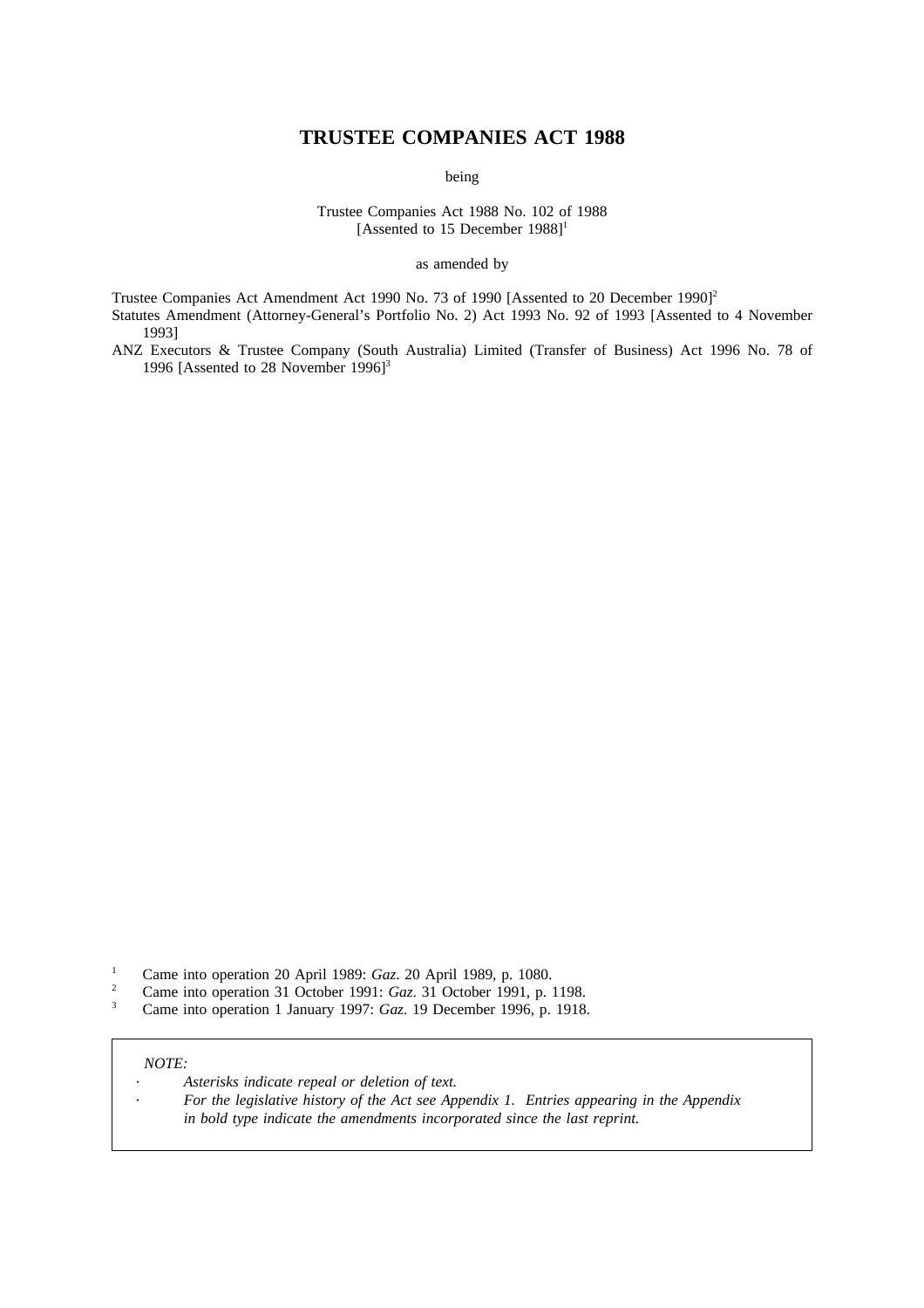**An Act to consolidate and amend the law relating to trustee companies and to repeal the ANZ Executors & Trustees Company (South Australia) Limited Act 1985, the Bagot's Executor Company Act 1910, the Elder's Executor Company's Act 1910, the Executors Company's Act 1885 and the Farmers' Co-operative Executors Act 1919.**

The Parliament of South Australia enacts as follows:

## **PART 1 PRELIMINARY**

## **Short title**

**1.** This Act may be cited as the *Trustee Companies Act 1988*.

#### **Commencement**

**2.** This Act will come into operation on a day to be fixed by proclamation.

#### **Interpretation**

**3.** In this Act, unless the contrary intention appears—

"**business day**" means a day other than a Saturday or a Sunday or other public holiday;

"**common fund**" means a common fund established by a trustee company under section 15;

"**the Court**" means the Supreme Court of South Australia;

"**estate**", in relation to a trustee company, includes any real or personal property committed to the administration or management of the trustee company whether as executor, administrator or in any other capacity authorised by this Act, but does not include money deposited with the trustee company for the purpose only of investment in a common fund;

"**investor**" in relation to a common fund, means an estate or person on whose behalf money is invested in the common fund;

"**letters of administration**" means letters of administration of the estate of a deceased person, with or without the will annexed;

"**officer**", of a trustee company, means a director or manager of the company or some other officer or employee of the company designated by the board of directors as an officer for the purposes of this Act;

"**the Registrar**" means the Registrar of Probates and includes an acting or deputy Registrar of Probates;

"**trustee**" includes a bare trustee or custodian trustee;

"**trustee company**" *see schedule 1*;

"**trustee investment**" means an investment in which a trustee is authorised by law to invest trust funds;

"**will**" includes codicil.

*Note: For definition of divisional penalties (and divisional expiation fees) see Appendix 2.*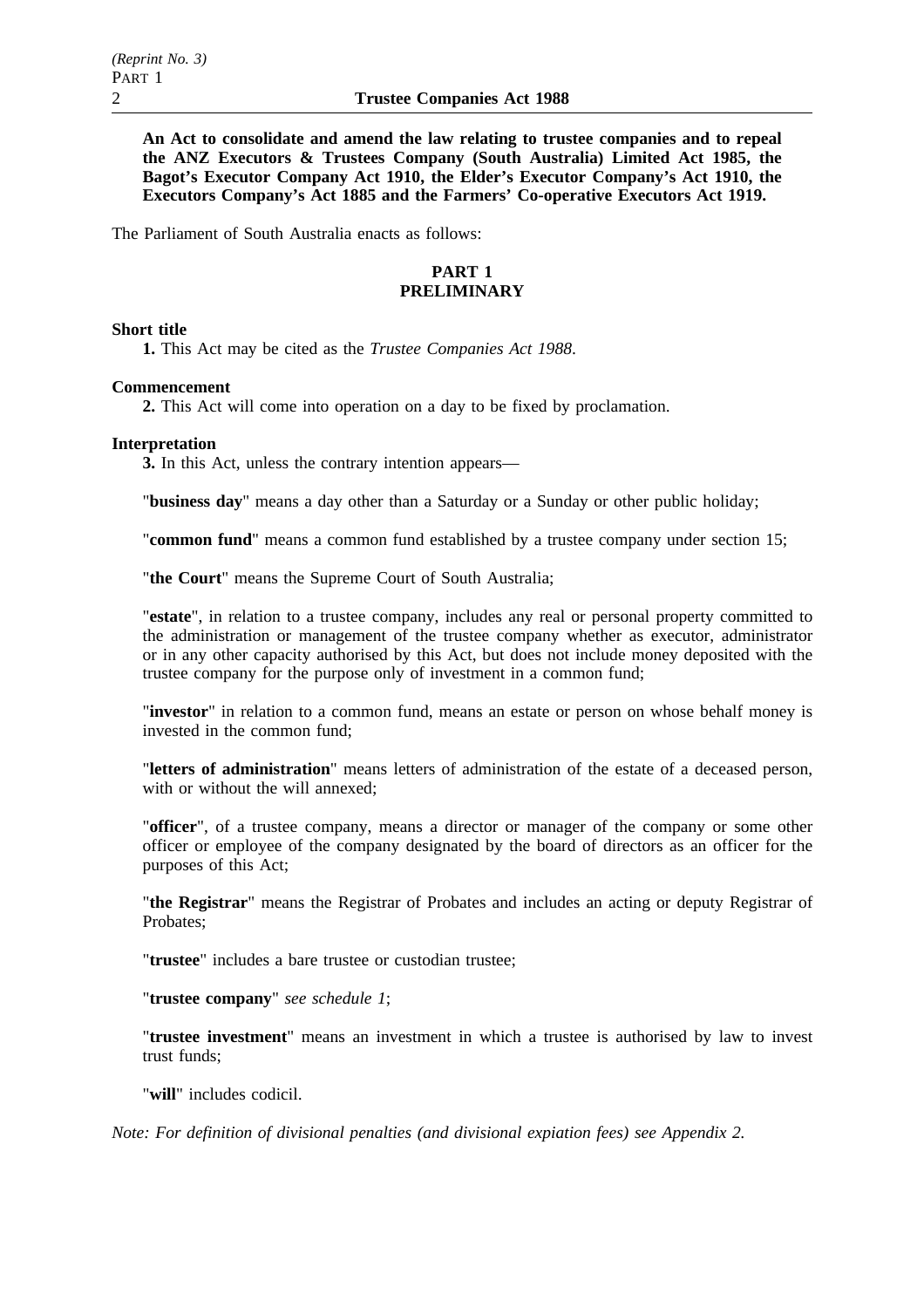# **PART 2 POWERS OF TRUSTEE COMPANIES**

#### **Trustee company may act as executor or administrator**

**4.** (1) A trustee company has the same powers as a natural person to act as the executor of the will, or the administrator of the estate, of a deceased person.

- (2) A trustee company may apply for and obtain—
- *(a)* probate of the will of a deceased person; or
- *(b)* letters of administration of the estate of a deceased person,

in the same circumstances as a natural person.

(3) A trustee company may, with the approval of the Court or the Registrar and the consent of the person entitled to probate of the will or a grant of administration of the estate of a deceased person, apply for and obtain—

- *(a)* probate of the will of the deceased person; or
- *(b)* letters of administration of the estate of the deceased person,

(as the case requires).

(4) A trustee company may, with the approval of the Court, act on behalf, or in the place, of an executor of the will, or an administrator of the estate, of a deceased person, either on a permanent or a temporary basis.

#### **Trustee company may act as trustee, agent, attorney, manager or receiver**

**5.** A trustee company has the same powers as a natural person to act as trustee, agent, attorney, manager or receiver.

# **Trustee company may act for children or persons who are unable to manage their affairs**

**6.** A trustee company may act—

- *(a)* as the guardian of a child; or
- *(b)* as the administrator, committee, guardian or manager of the estate of a person who is unable to manage his or her own affairs.

## **Officers may represent or make affidavits, etc., for company**

**7.** (1) Where a trustee company makes an application for probate or letters of administration or any other application under this Act or acts as executor, administrator or in any other capacity authorised by this Act, the company may be represented in any court or elsewhere by an officer of the company.

(2) Where in any circumstances referred to in subsection (1) an affidavit, declaration or statement is required to be made by a trustee company whether on oath or otherwise, the affidavit, declaration or statement may be made on behalf of the company by an officer of the company.

#### **Trustee company may act jointly**

**8.** (1) A trustee company may be appointed to act as executor, administrator, or in any other capacity authorised by this Act, either alone or jointly with another person.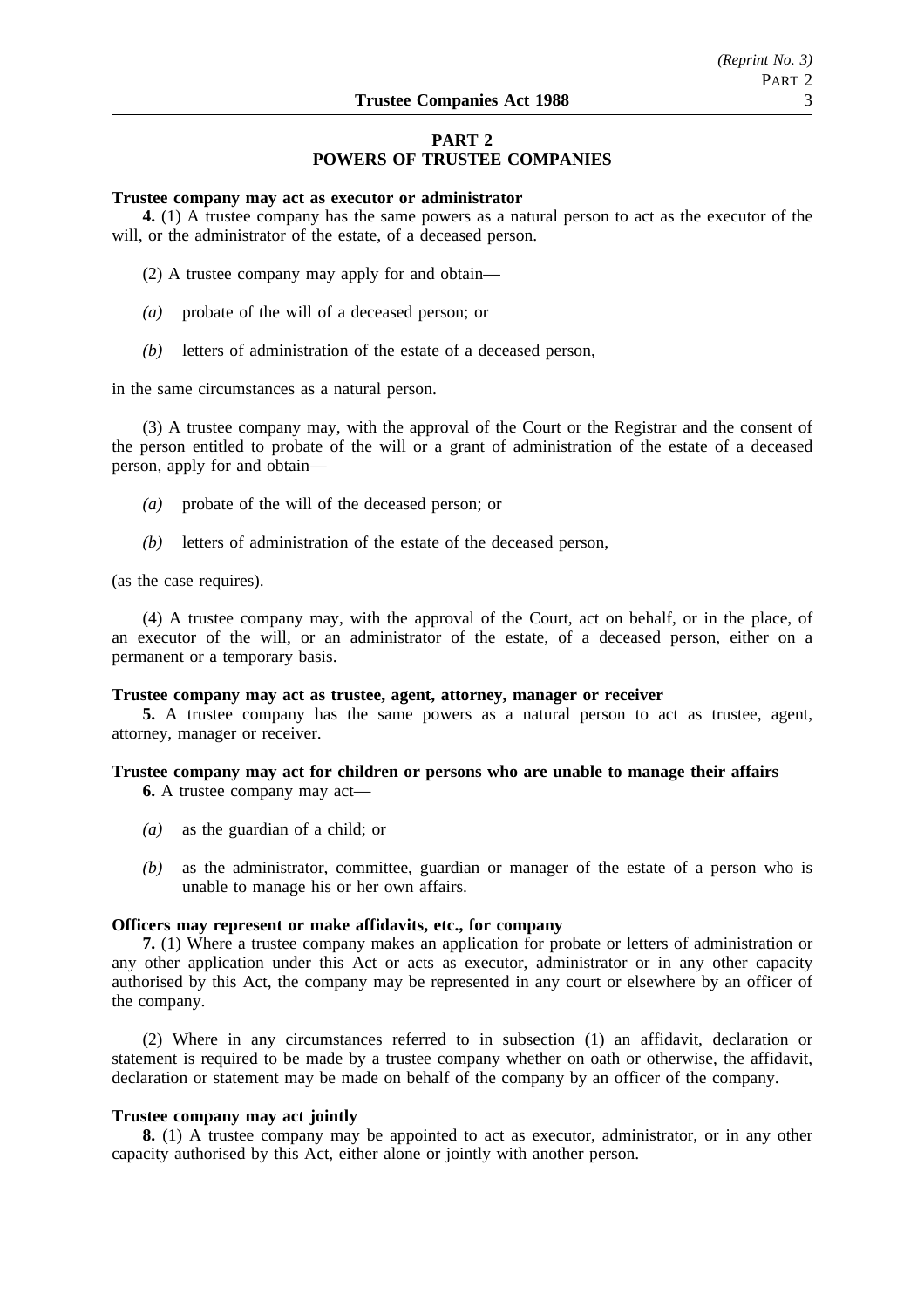- (2) Where a trustee company is appointed to act jointly with another person—
- *(a)* any property held or controlled by the company and that other person jointly may, with the consent in writing of the other person, be dealt with by the company alone; and
- *(b)* in that event the other person is exonerated from liability that might (but for this paragraph) have arisen from the company's subsequent dealing with the property.

## **Commission chargeable by trustee company**

**9.** (1) Subject to this Act, a trustee company may charge against each estate committed (before or after the commencement of this Act) to its administration or management a commission at a rate fixed from time to time by the board of directors of the company but not in any case exceeding—

- *(a)* 7.5 per cent of the income received by the company on account of the estate; and
- *(b)* 6 per cent of the capital value of the estate.
- (2) For the purposes of subsection (1)—
- *(a)* the capital value of an estate is the capital value of its assets as at the date of distribution by the company;
- *(b)* no deduction need be made for debts or liabilities in determining capital value;
- *(c)* the commission that may be charged is not diminished or affected by any entitlement of another person to commission or other remuneration in respect of the estate or part of it;
- *(d)* the rate of the commission must not exceed that set out in the published scale of charges of the company when the commission becomes payable.

(3) Commission in respect of income received on account of an estate, or in respect of the capital value of assets of an estate, may be charged and paid out of, or deducted from, the estate after receipt of the income, or before or after distribution of the assets, but, where commission is charged in respect of assets before their distribution—

- *(a)* the amount of the commission must be calculated on the capital value of the assets when they came under the administration or management of the company; and
- *(b)* on distribution of the assets, any necessary adjustment must be made so that the commission charged accords with the requirements of subsection (1).

## **Fee for administering perpetual trust**

**10.** (1) A trustee company may charge against a perpetual trust administered by the company (whether the company commenced administering the trust before or after the commencement of this Act) an administration fee in respect of each month of the company's administration of the trust.

- (2) The administration fee—
- *(a)* must not exceed one-twelfth of one per cent of the value of the trust as at the first business day of the month; and
- *(b)* may be charged only against income received by the company on account of the trust.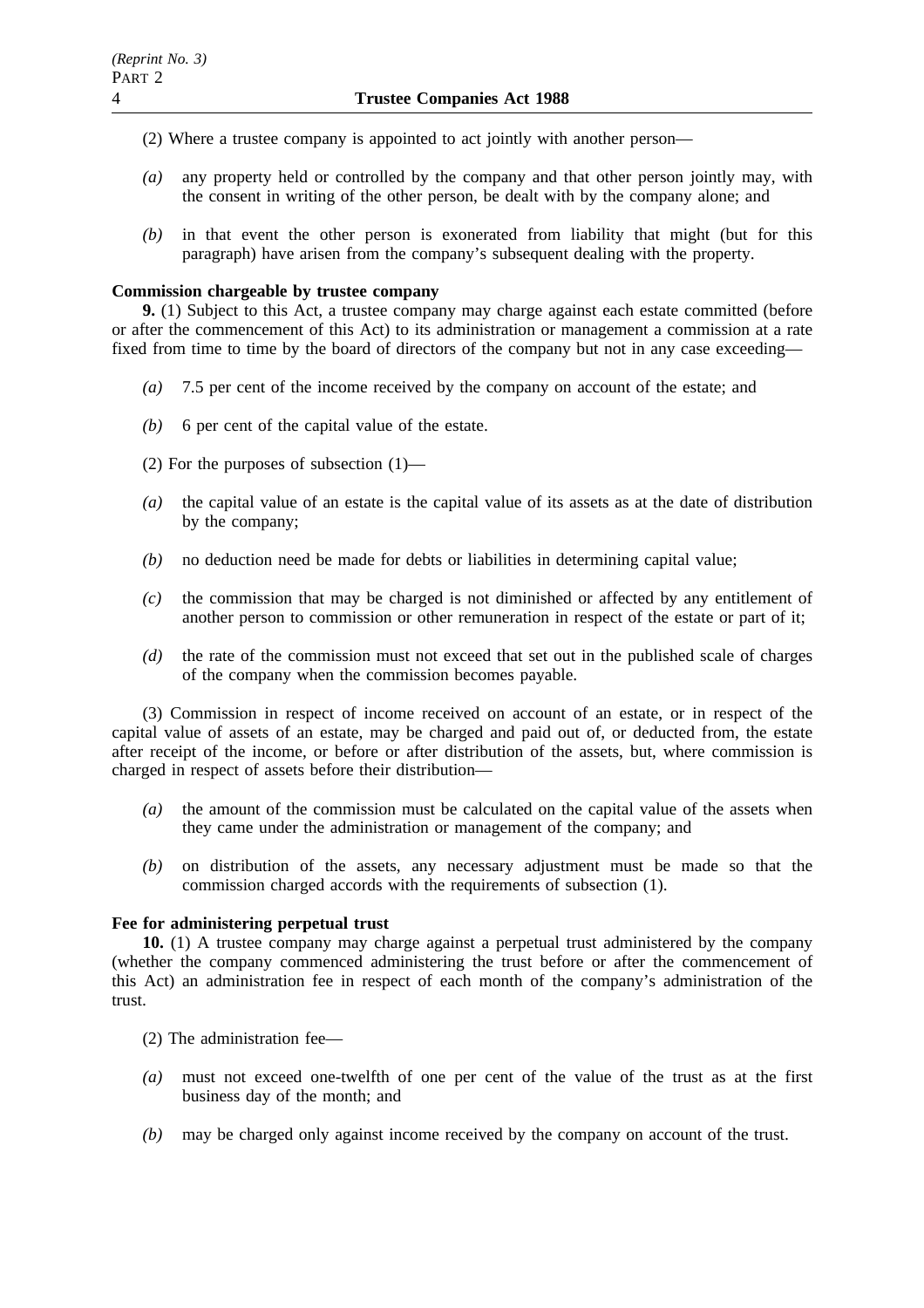(3) Where a trustee company charges an administration fee under this section against a perpetual trust, it may not charge commission under section 9 in respect of the capital value of property subject to the trust unless the property comprises or forms part of a deceased estate administered by the company.

## **Additional remuneration**

**11.** (1) A trustee company may—

- *(a)* charge against an estate the amount of any disbursement properly made in the administration or management of the estate;
- *(b)* charge reasonable fees for the preparation and lodging of returns in respect of any tax, duty or fee imposed by law.
- (2) A trustee company may, if authorised to do so—
- *(a)* by the instrument by which an estate is committed to the administration or management of the company; or
- *(b)* by instrument in writing by the beneficiaries of an estate,

charge a commission or fee in addition to, or instead of, a commission or fee authorised by this Act, but any authorisation on behalf of a beneficiary who is a minor or mentally incompetent is ineffective unless confirmed by the Court.

(3) Where, in the administration or management of an estate, a trustee company is authorised or required to carry on a business or undertaking either alone or in partnership, the Court may, on the application of the company, authorise some other form of remuneration in addition to, or instead of, commission authorised by this Act.

(4) A trustee company may not charge or receive in respect of services provided in the administration or management of an estate any commission, fee or other remuneration not authorised by or under this Act.

## **Court may review company's charges**

**12.** Where the Court is of the opinion that the rate or amount of any commission, fee or other remuneration in respect of an estate is excessive, the Court may, on the application of any person who has a proper interest in the matter, review the rate or amount of the commission, fee or other remuneration and reduce it.

#### **Investment of trust funds**

**13.** Subject to the terms of any relevant instrument of trust, a trustee company may invest any money held in trust by the company—

- *(a)* in a manner authorised by the instrument of trust; or
- *(b)* in a trustee investment; or
- *(c)* in a common fund established by the company.

#### **Money from several estates may be invested as one fund**

**14.** (1) Subject to section 13, a trustee company may invest money from more than one estate that it holds as trustee or in any other capacity authorised by this Act as one fund in one or more investments.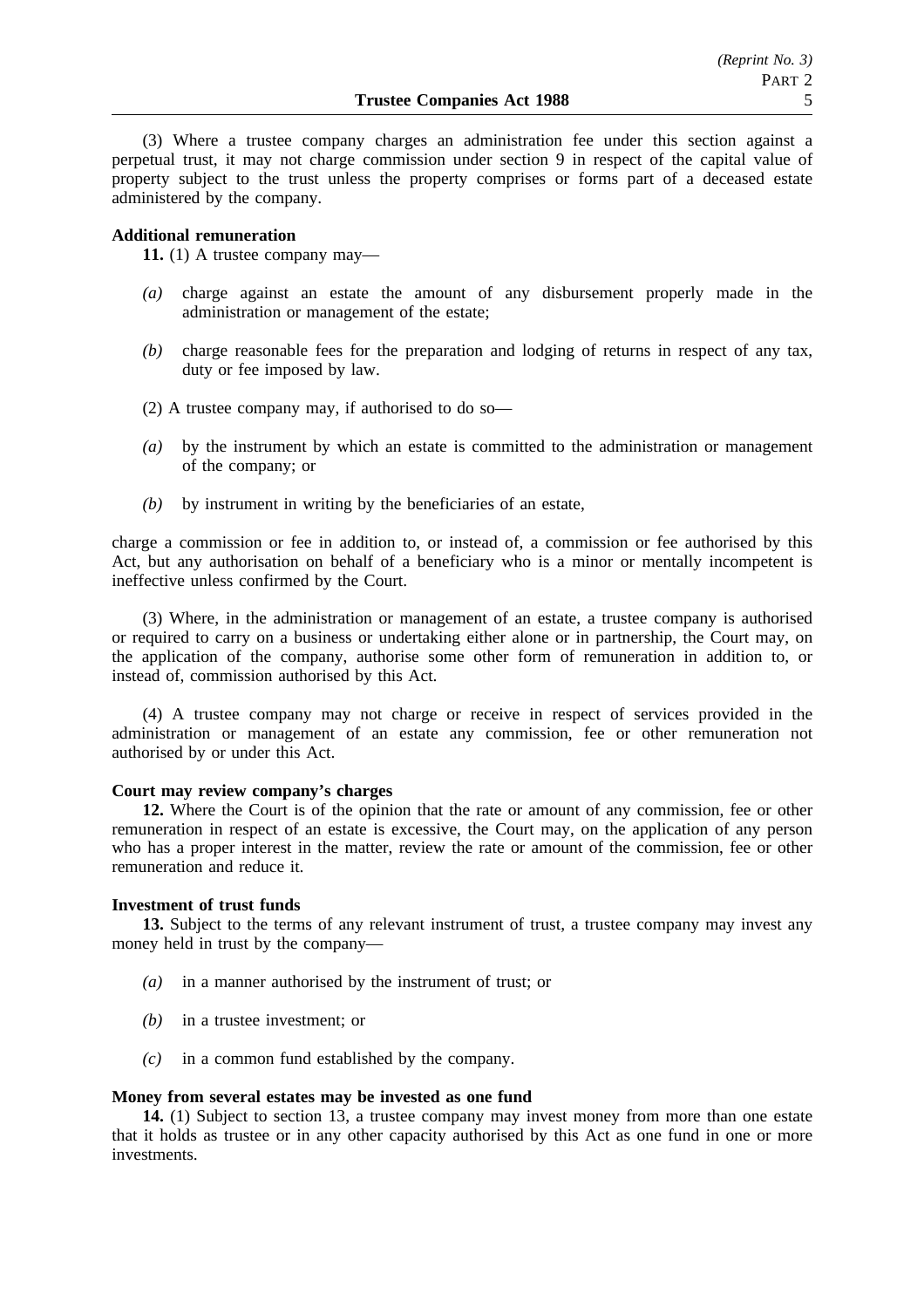(2) Where money from more than one estate is invested under subsection (1), the company must—

- *(a)* keep an account showing the current amount for the time being at credit in respect of each estate; and
- *(b)* after deduction of any charges—
	- (i) divide any income arising from investment of the money between the estates in proportion to the amounts invested and the period of each investment; and
	- (ii) divide any profit or loss of a capital nature arising from investment of the money between the estates in proportion to the amounts invested.

## **Common funds**

**15.** (1) A trustee company may establish one or more common funds.

(2) A common fund may not be invested in any investments other than investments of a class determined by the trustee company in relation to the common fund prior to its establishment.

(3) Money may not be invested in a common fund unless the classes of investment in which that money could be invested on separate account are the same as, or include, the classes of investment in which the common fund may be invested.

(4) Money not otherwise held in trust by the trustee company is while invested in a common fund held by the company in trust for the investor.

(5) A trustee company must keep an account showing the current amount for the time being at credit in the common fund on account of each investor.

(6) A trustee company may sell investments belonging to a common fund and may withdraw money from a common fund in the course of, or for the purpose, of its administration or management of an estate or as required or authorised by an investor in the fund.

(7) A trustee company may at any time withdraw from a common fund any amount at credit in the common fund on account of an estate and invest that money separately.

- (8) After deduction of any charges—
- *(a)* any income arising from investment of the fund must be divided between the investors in proportion to the amounts invested and the period of each investment; and
- *(b)* any profit or loss of a capital nature arising from investment of the fund must be divided between the investors in proportion to the amounts invested.

(9) A trustee company must value each common fund (including the investments in which the fund is invested) as at the first business day of each month and, if the company thinks fit, as at such other times as may be appropriate according to the nature of the particular fund.

(10) Investments in and withdrawals from a common fund must be effected on the basis of the valuation last made under subsection (9).

(11) A trustee company may charge against each common fund a management fee in respect of each month of the company's management of the fund.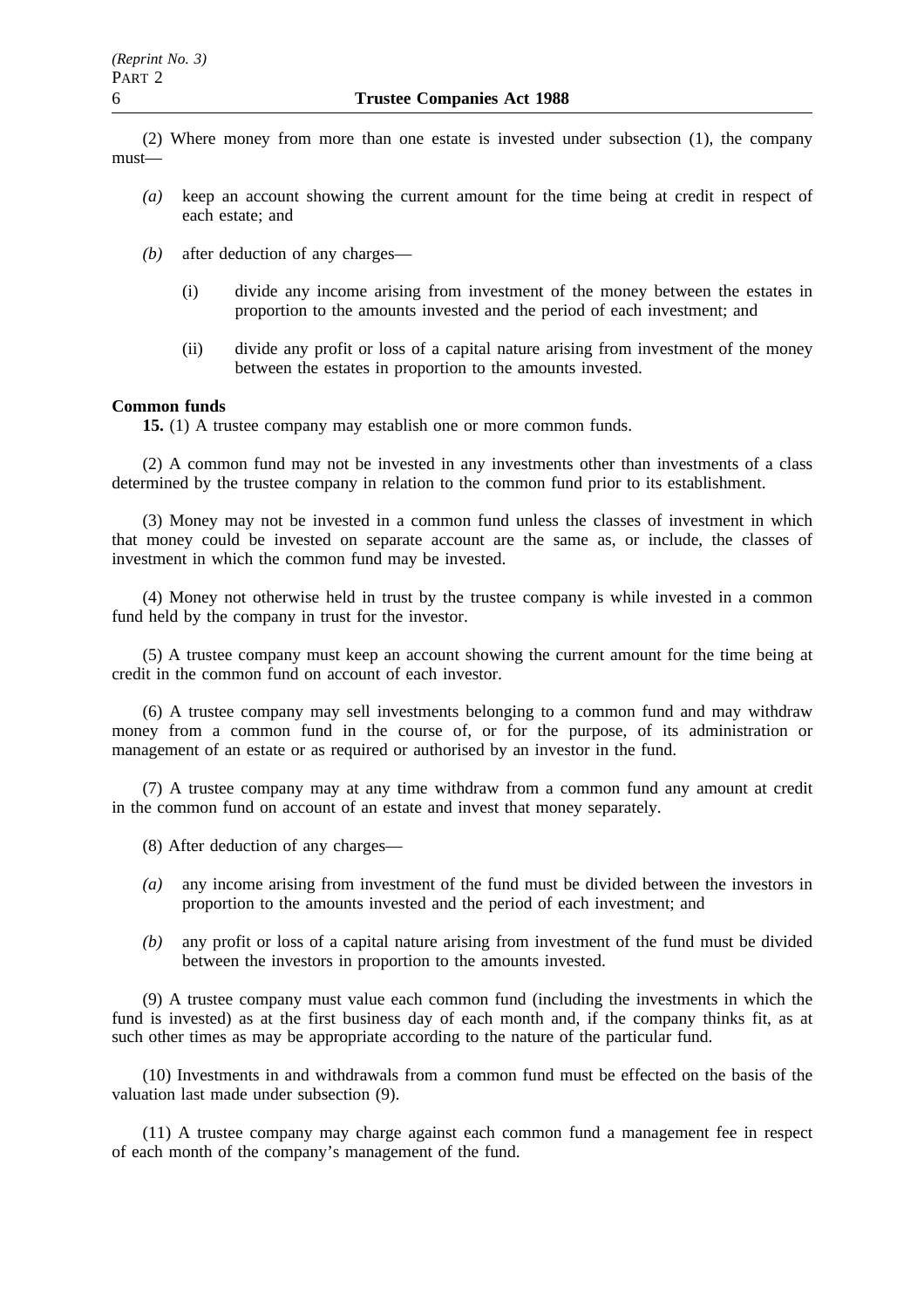(12) The management fee charged against money invested in a common fund on account of an estate must not exceed one-twelfth of one per cent of the value of the fund attributable to investment of the estate as at the first business day of the month.

(13) A trustee company may not increase a fee charged in respect of management of a common fund except after giving to each investor (other than an estate) not less than one month's notice in writing of the new fee.

(14) Nothing in this section limits or affects the operation of section 14.

## **Power of trustee company acting in representative capacity to hold its own shares, etc.**

**16.** A trustee company may in the administration or management of an estate hold shares or other securities issued by the company itself or a related corporation within the meaning of the *Companies (South Australia) Code* and forming part of that estate, but it must not exercise any power that it has in that capacity to purchase any such shares or securities unless—

- *(a)* it is authorised to do so by the terms on which the power is conferred; or
- *(b)* the shares or other securities form part of a new issue offered to existing holders of shares or securities in proportion to their existing holdings.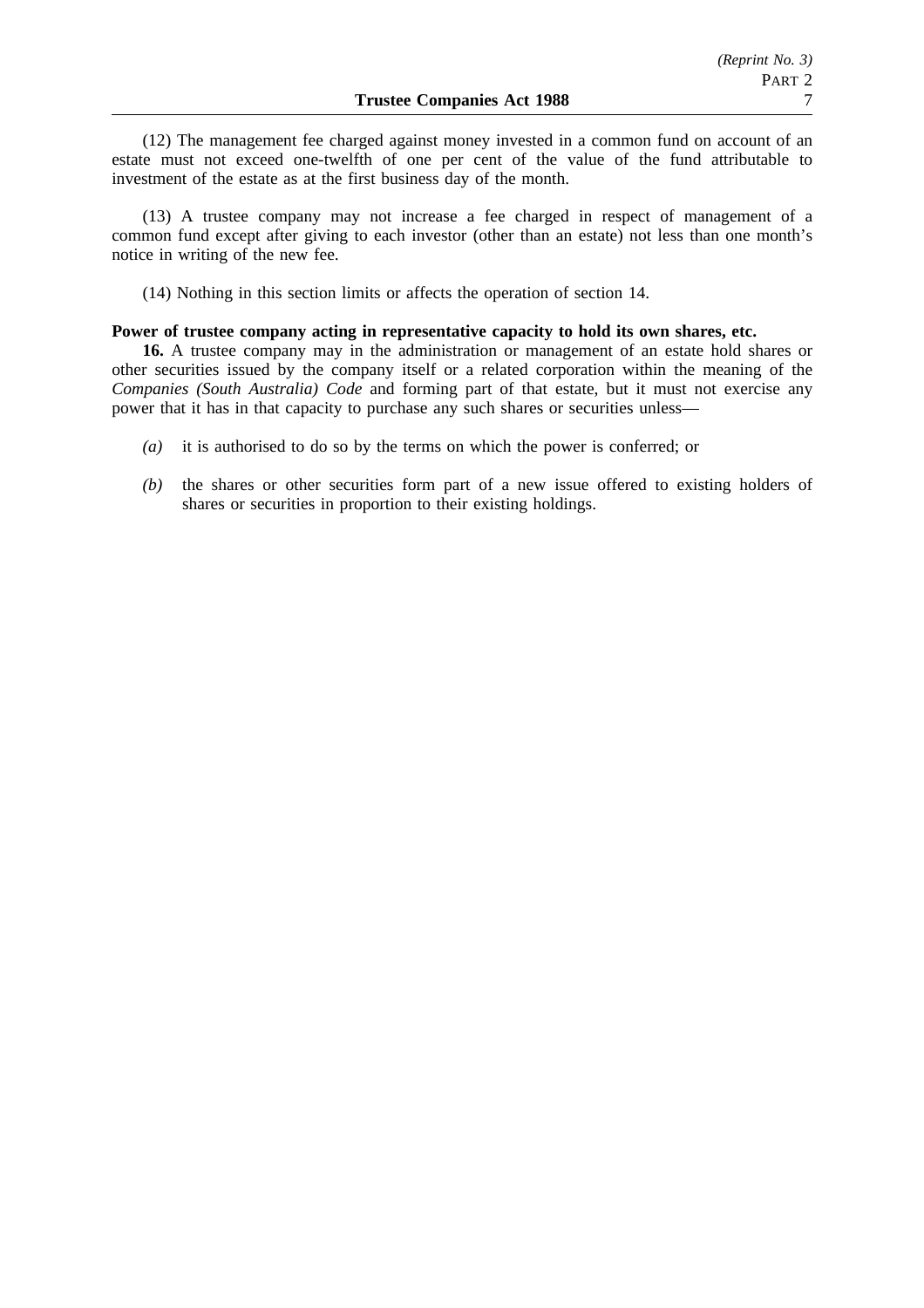#### **PART 3**

## **DUTIES AND LIABILITIES OF TRUSTEE COMPANIES**

#### **Returns to be made by trustee company**

**17.** (1) Subject to this section, a trustee company must lodge with the Corporate Affairs Commission during the prescribed months in each year a statement in the prescribed form together with such documents as may be prescribed.

Penalty: Division 8 fine.

(2) Statements may not be required to be lodged under this section more frequently than once every three months.

(3) The Commission may, in a particular case, extend the period for compliance with a requirement under this section.

(4) Any person may inspect a statement or document lodged with the Commission under this section.

# **Minister may require information, etc.**

**18.** (1) The Minister may, by notice in writing to a trustee company, require the company to furnish within such period as is specified in the notice such written information as to the company's operations as is specified in the notice.

(2) A trustee company must not fail to comply with the requirements of a notice under subsection  $(1)$ .

Penalty: Division 8 fine.

- (3) Where it appears to the Minister necessary or advisable to do so, the Minister may order—
- *(a)* a review of the operations of a trustee company; or
- *(b)* an audit of the accounts of a trustee company; or
- *(c)* both a review and audit.
- (4) For the purpose of a review or audit under subsection (3), a trustee company must—
- *(a)* deliver to the person appointed by the Minister to conduct the review or audit a list of all books, accounts and records kept by the company;
- *(b)* produce its books, accounts and records to that person at any reasonable time when required to do so;
- *(c)* afford that person all necessary information and facilities for the effective conduct of the review or audit.

Penalty: Division 8 fine.

(5) Unless the Minister otherwise determines, the cost of a review or audit under this section must be borne by the trustee company and may be recovered by the Minister in a court of competent jurisdiction as a debt due to the Crown.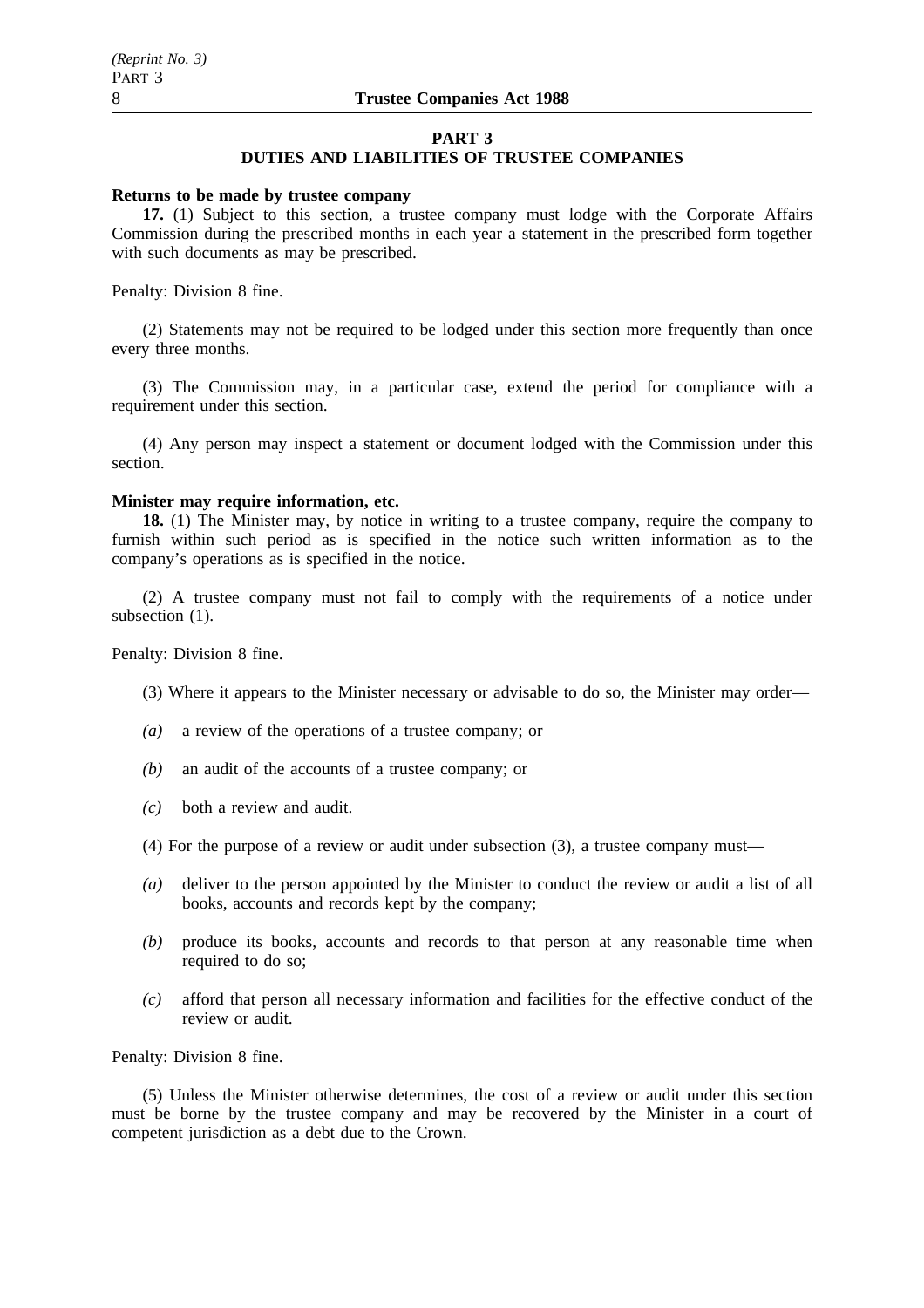## **Accounts, audits and information for investors in common funds**

**19.** (1) A trustee company must—

- *(a)* keep or cause to be kept proper books of account in relation to each common fund established by the company; and
- *(b)* cause those accounts to be audited at the end of each financial year by a registered company auditor; and
- *(c)* send or cause to be sent by post a statement of the accounts together with the report of the auditor on those accounts within two months of the end of the financial year to each investor (other than an estate) in the common fund.

Penalty: Division 8 fine.

(2) A trustee company must, on request in writing by any investor in a common fund established by the company, furnish to that person, as soon as practicable and without charge, copies of the accounts, auditor's report and other documents laid before the company at its last annual general meeting pursuant to the *Companies (South Australia) Code*.

Penalty: Division 8 fine.

(3) It is a defence to a charge of an offence against subsection (2) if it is proved that the defendant had, before the failure to which the charge relates, furnished a copy of the accounts and documents referred to in that subsection to the person in relation to whom the failure occurred.

(4) In this section—

"**financial year**", in relation to a trustee company, means the period that is the financial year of the company within the meaning of the *Companies (South Australia) Code*;

"**registered company auditor**" means a person who is a registered company auditor within the meaning of the *Companies (South Australia) Code*.

# **Information for prospective investors in common funds**

**20.** (1) Subject to this section, a trustee company must not accept money from any person for investment in a common fund established by the company unless the person has previously been furnished with the documents required under this section.

Penalty: Division 4 fine.

- (2) Subsection (1) does not apply in relation to—
- *(a)* money invested in a common fund by a trustee company in the course of the administration or management of an estate; or
- *(b)* money received for investment in prescribed circumstances.
- (3) The following documents must be furnished for the purposes of subsection (1):
- *(a)* a document containing the following information:
	- (i) the nature and the amount or rate of any fee that the trustee company charges in respect of investment in the common fund; and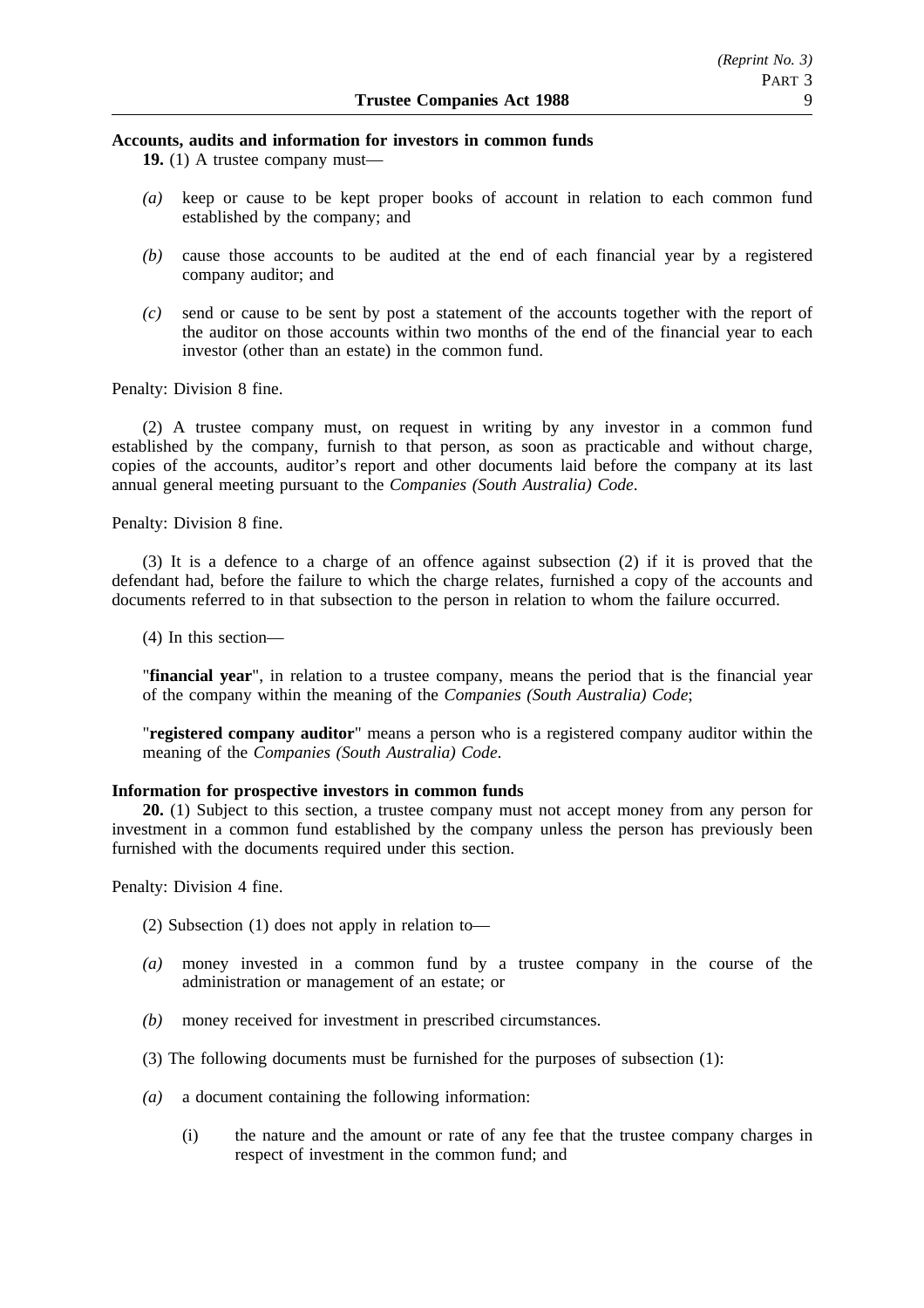- (ii) the extent (if any) to which a capital sum invested may be reduced to defray losses from investment of the common fund; and
- (iii) the class of investments in which the common fund may be invested; and
- (iv) the rights of an investor in the common fund to withdraw all or part of the person's investment in the fund and the period of notice (if any) that the investor is required to give the company in respect of such withdrawal; and
- (v) the terms governing distribution of income and profit or loss of a capital nature attributable to each investment in the common fund; and
- *(b)* copies of the statement of accounts and auditor's report last prepared in relation to the common fund; and
- *(c)* copies of the accounts and auditor's report laid before the last annual general meeting of the company pursuant to the *Companies (South Australia) Code*.

#### **False or misleading statements as to common fund**

**21.** (1) A trustee company must not make or include in an advertisement or notice that it publishes or issues in relation to a common fund established or to be established by the company any statement that is false or misleading in a material particular.

Penalty: Division 4 fine.

(2) Any person who suffers loss by reason of a statement made or included in an advertisement or notice in contravention of subsection (1) may recover compensation in respect of the loss from the trustee company by action in a court of competent jurisdiction.

#### **Trustee company may be required to provide account in relation to estate**

**22.** (1) Subject to this section, a trustee company administering or managing an estate must, on application by any person with a proper interest in the matter, provide that person with an account of—

- *(a)* the assets and liabilities of the estate;
- *(b)* the company's administration of the estate;
- *(c)* any distribution made from the estate;
- *(d)* any other expenditure from the estate.
- (2) Where—
- *(a)* a trustee company has provided an account to a person under this section; and
- *(b)* that person applies for a further account within three months from the date on which that person was provided with the previous account,

the company need not provide a further account in response to that application until the expiration of that period of three months.

(3) The company may charge a reasonable fee for providing an account under this section.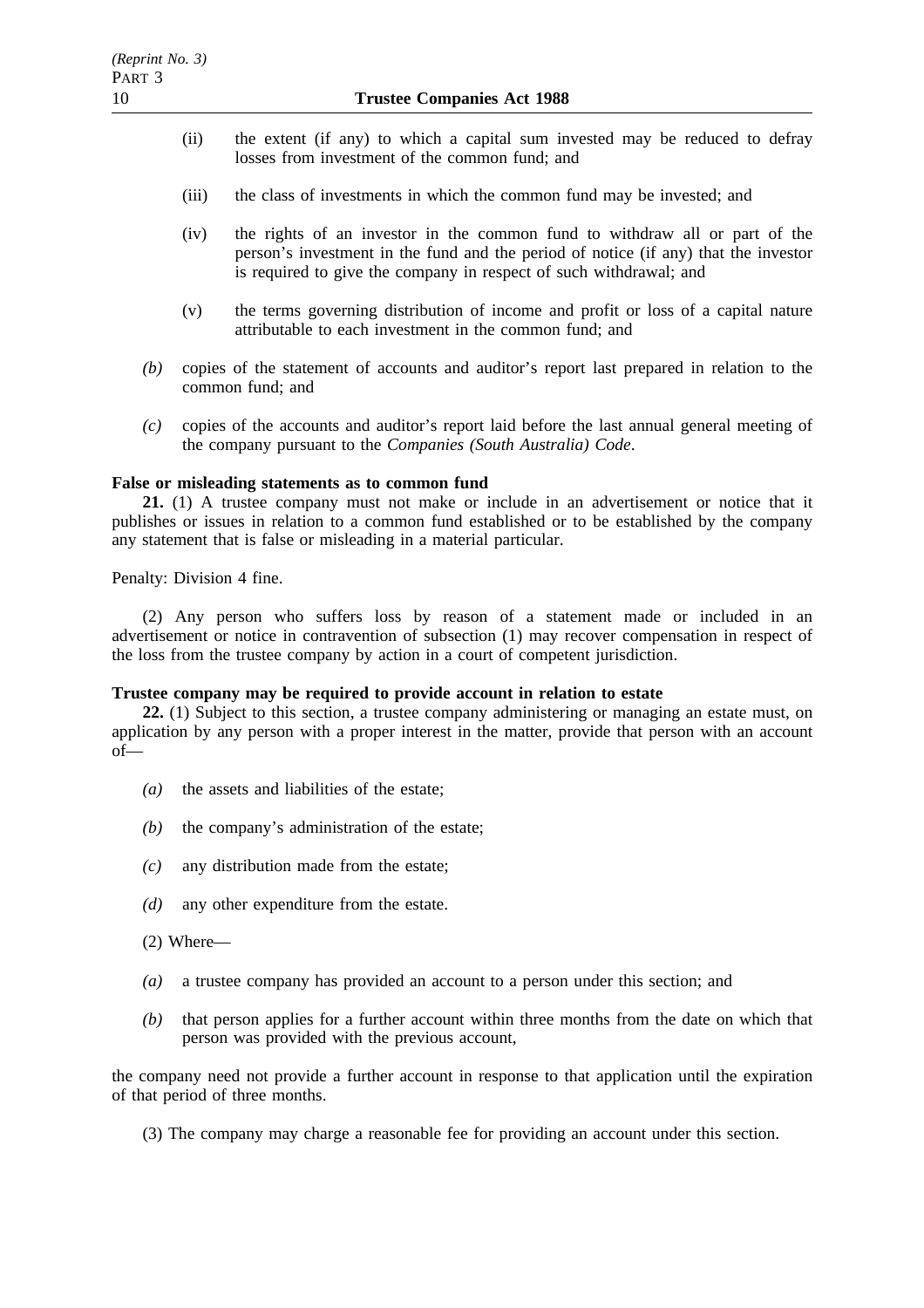(4) If the company fails to provide a proper account under this section, the Court may, on application by the person who sought the account or any other person who has a proper interest in the matter, exercise one or both of the following powers—

- *(a)* it may order the preparation and delivery of proper accounts;
- *(b)* it may order an investigation of the administration of the estate by an officer of the Court or other person nominated in the order,

(and it may make any incidental or ancillary orders).

## **Directors and managers responsible to the Court**

**23.** Where a trustee company is appointed or acts as executor, administrator, or in any other capacity under this Act, the manager and directors of the company are individually and collectively responsible to the Court in the same way and to the same extent as if they had been personally appointed to act in that capacity.

## **Trustee company may be removed from office**

**24.** A trustee company appointed or acting as executor, administrator, or in any other capacity under this Act is subject to the same control by the Court as a natural person acting in that capacity and is similarly liable to removal by the Court.

## **Appointment by Court of administrator of trustee company's affairs**

**25.** (1) Where it appears to the Court—

- *(a)* that proceedings to wind up a trustee company have commenced; or
- *(b)* that a trustee company is not in a position to carry out its fiduciary duties; or
- *(c)* that a trustee company has committed serious breaches of its fiduciary duties such that the power conferred by this section should be exercised,

the Court may, on application by the Minister, appoint an administrator to administer the company's affairs insofar as they involve the performance of fiduciary duties.

- (2) The Court may determine—
- *(a)* the powers and duties of an administrator appointed under this section; and
- *(b)* the terms and conditions on which the administrator is appointed.

(3) The Court may at any time terminate an appointment made under this section.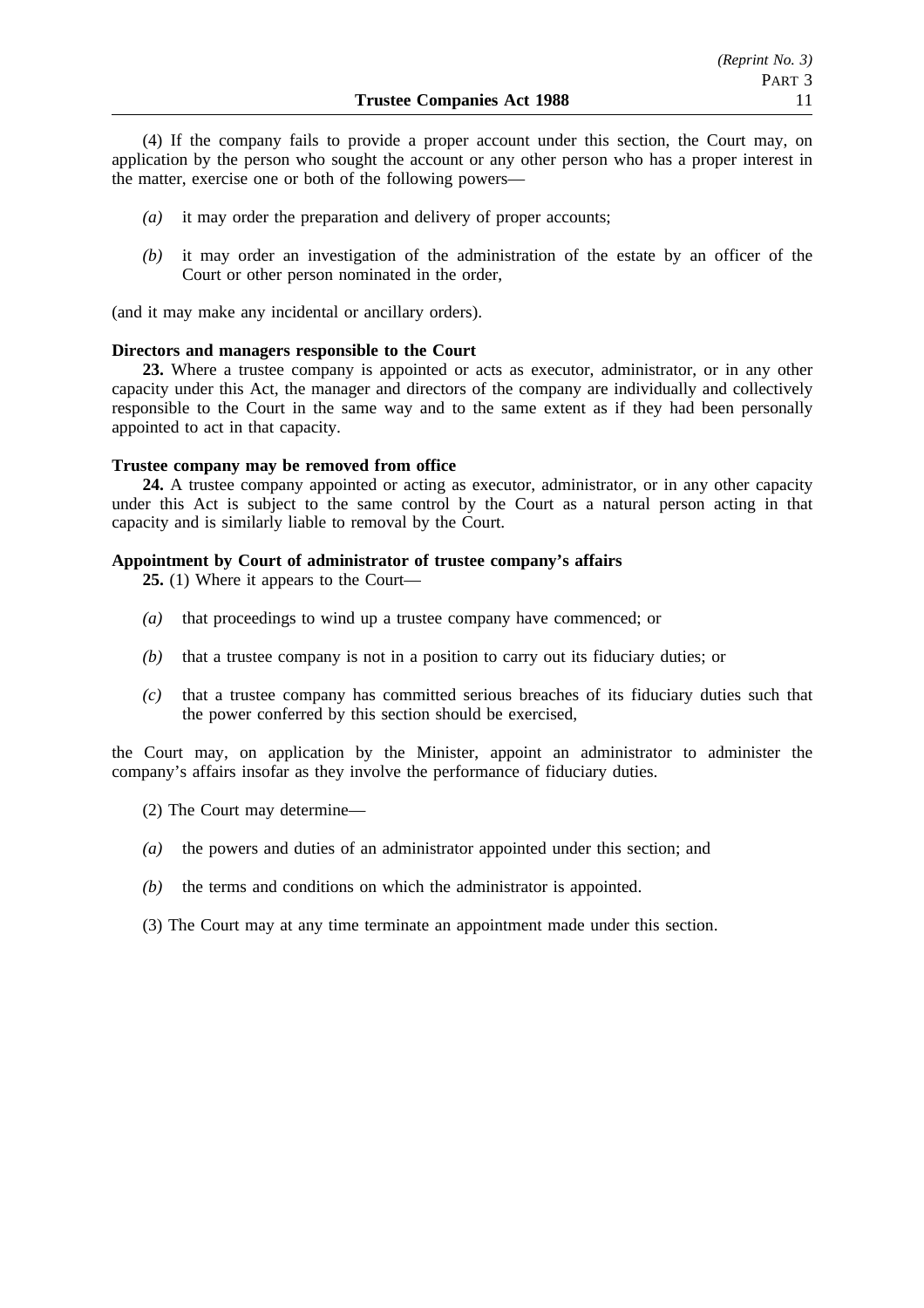# **PART 4 MISCELLANEOUS**

## **False or misleading statements**

**26.** A trustee company must not make or include in any document required by or for the purposes of this Act any statement that is false or misleading in a material particular.

Penalty: Division 4 fine.

## **Offences by trustee companies**

**27.** Where a trustee company is guilty of an offence against this Act, the manager and each director of the company is also guilty of an offence and liable to the same penalty as is prescribed for the principal offence unless it is proved that the manager or director exercised reasonable diligence to prevent commission of the offence.

## **Evidentiary provision**

**28.** (1) A certificate under the seal of a trustee company certifying that a person named in the certificate is an officer of the company is to be accepted in any legal proceedings, in the absence of proof to the contrary, as proof that the person is an officer of the company.

(2) A certificate under seal of the company—

- *(a)* certifying that the company is authorised to act as executor of the will, or administrator of the estate, of a deceased person, or in any other capacity authorised by this Act; and
- *(b)* including a photographic copy of the probate or letters of administration with or without the will annexed, or other order or document of appointment,

is, notwithstanding any other law, sufficient evidence that the company is authorised to act as executor of the will, or administrator of the estate, of the deceased person, or in that other capacity.

(3) A certificate under subsection (2) is equivalent, for registration purposes, to the probate, letters of administration, trust instrument or other order or document of appointment.

## **Act not to affect other Acts or remedies**

**29.** (1) The provisions of this Act are in addition to, and do not derogate from, the provisions of any other Act.

(2) Nothing in this Act derogates from any right of action or other right or remedy that a person has apart from this Act.

## **Summary offences**

**30.** The offences constituted by this Act are summary offences.

# **Regulations**

**31.** (1) The Governor may make such regulations as are contemplated by this Act or as are necessary or expedient for the purposes of this Act.

(2) Any such regulation may prescribe a penalty, not exceeding a division 8 fine, for breach of or non-compliance with a provision of the regulations.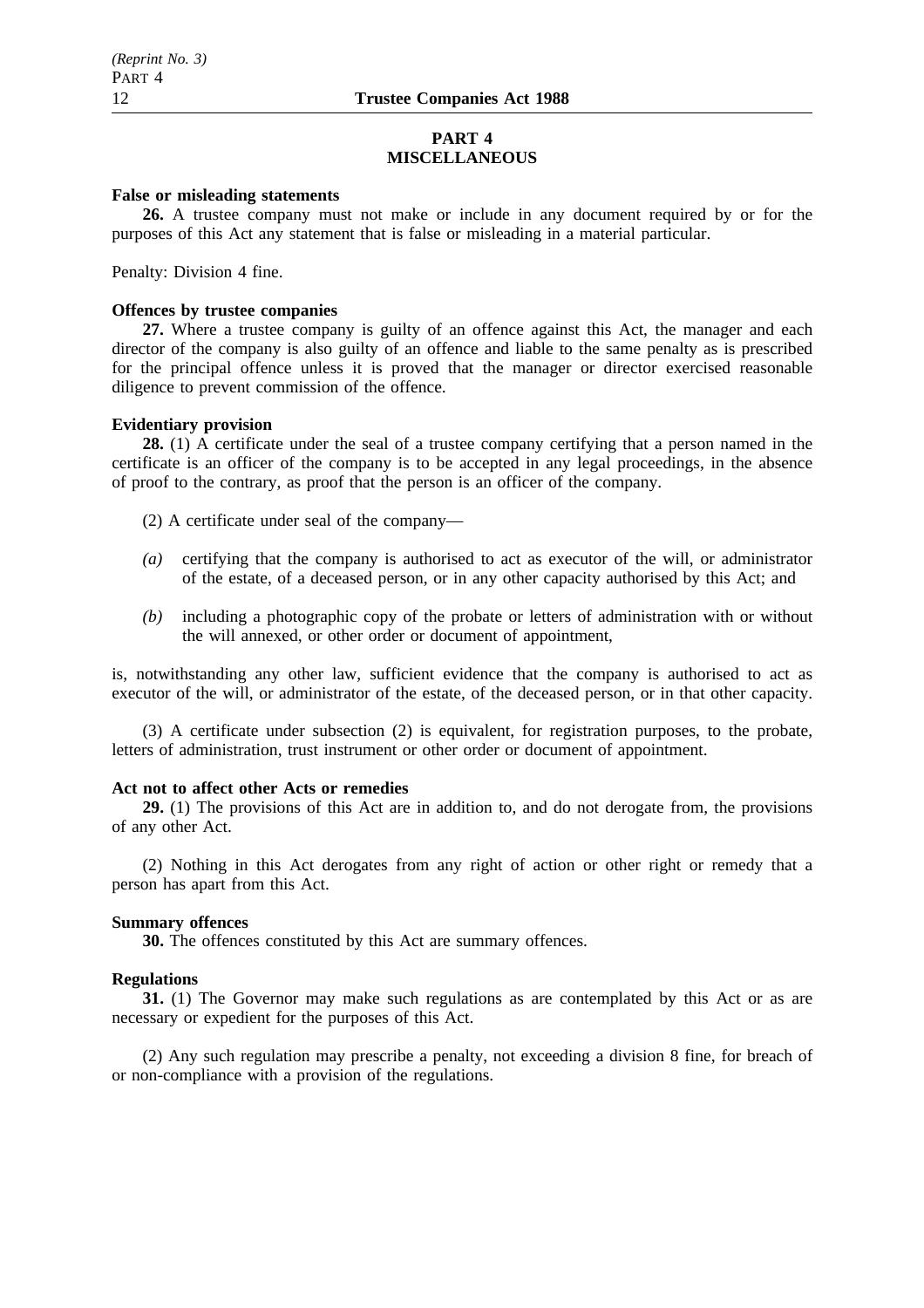## **SCHEDULE 1**

#### *Trustee Companies*

The following companies are trustee companies for the purposes of this Act:

ANZ Executors & Trustee Company Limited Austrust Limited Bagot's Executor and Trustee Company Limited Executor Trustee Australia Limited IOOF Australia Trustees Limited National Australia Trustees Limited National Mutual Trustees Limited Perpetual Trustees Australia Limited Perpetual Trustees S.A. Limited

#### **SCHEDULE 2**

*Repeal of Certain Acts and Transitional Provision*

1. The following Acts are repealed:

*The ANZ Executors & Trustee Company (South Australia) Limited Act 1985 The Bagot's Executor Company Act 1910 The Elder's Executor Company's Act 1910 The Executors Company's Act 1885 The Farmers' Co-operative Executors Act 1919.*

2. On a day six months after the commencement of this Act the Public Trustee must take whatever action is necessary to transfer or surrender any money or securities held by it pursuant to section 10 of the *Bagot's Executor Company Act 1910*, section 17 of the *Elder's Executor Company's Act 1910*, section 5 of the *Executors Company's Act 1885* or section 17 of the *Farmers' Co-operative Executors Act 1919* to the trustee company which deposited that money or those securities.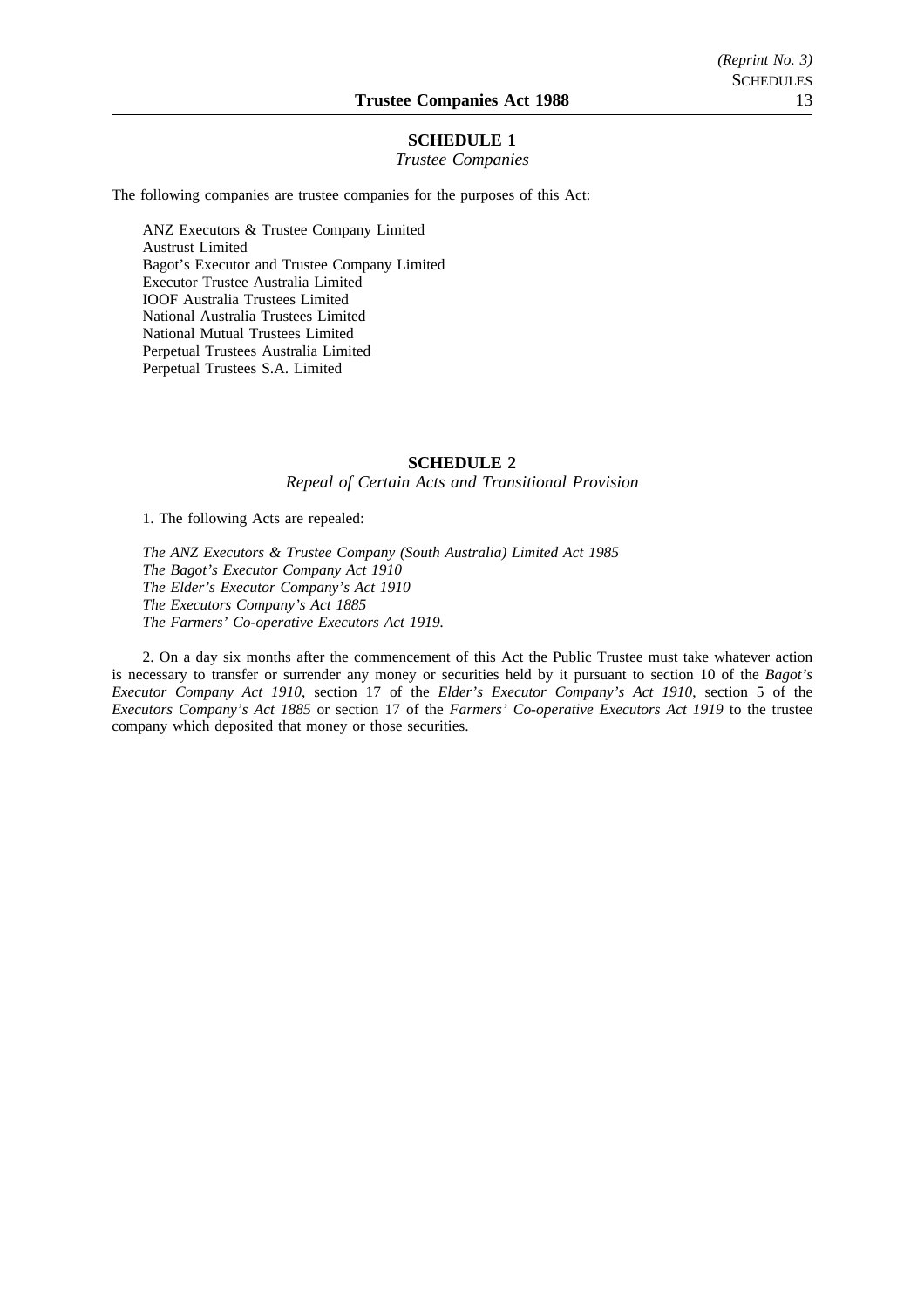# **APPENDIX 1**

# **LEGISLATIVE HISTORY**

(*entries in bold type indicate amendments incorporated since the last reprint*)

**Schedule 1: amended by** 73, 1990, s. 3; 92, 1993, s. 5; **78, 1996, Sched.**